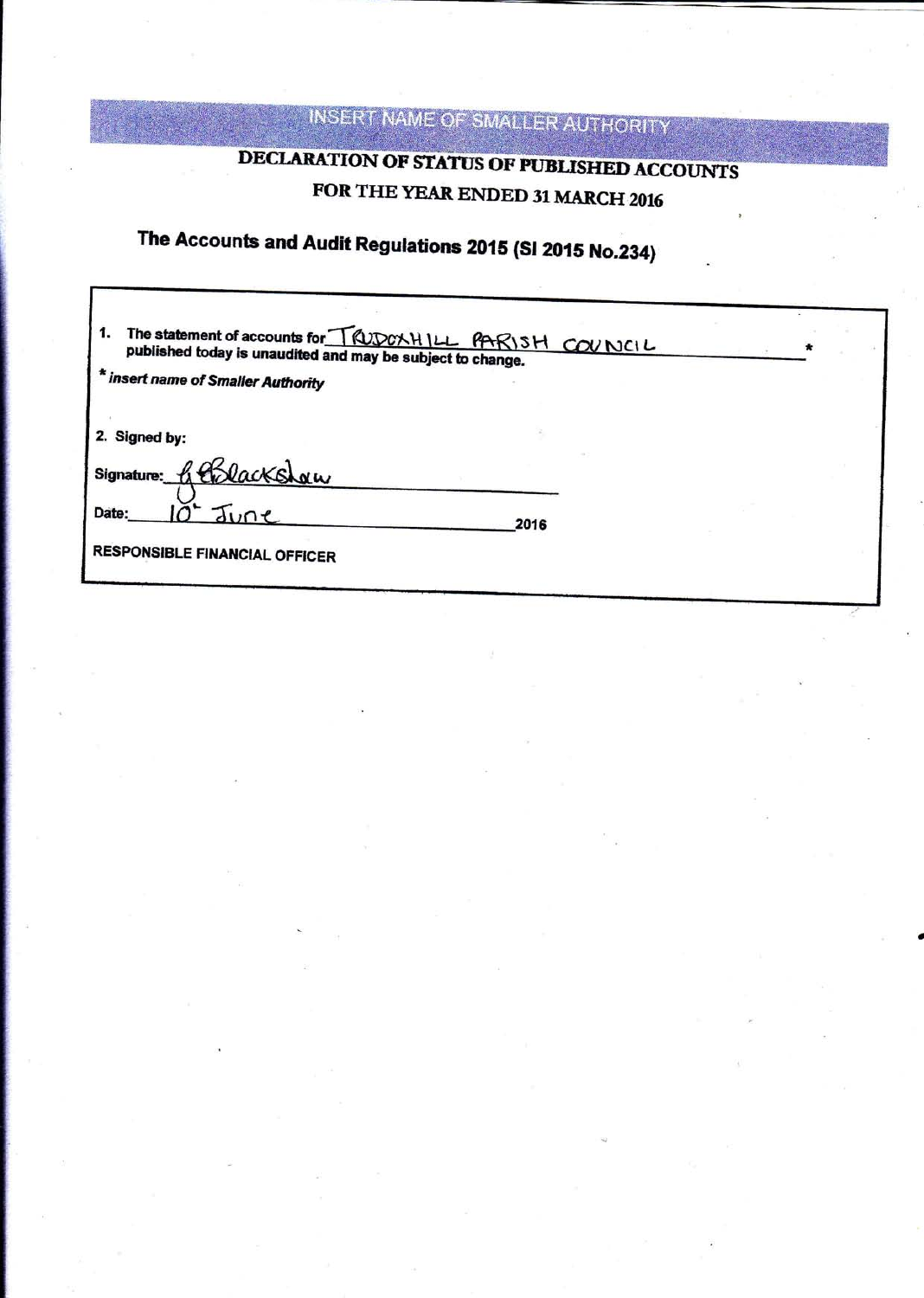# NOTICE OF DATE OF COMMENCEMENT OF PERIOD FOR THE

Misselandes

## **EXERCISE OF PUBLIC RIGHTS**

# ACCOUNTS FOR THE YEAR ENDED 31 MARCH 2016

# The Accounts and Audit Regulations 2015 (SI 2015 No.234)<br>The Local Audit and Accountability Act 2014

|                                                                                                                                                                                                                                                                                                                                      |     | <b>NOTES</b>                                                                                                                         |
|--------------------------------------------------------------------------------------------------------------------------------------------------------------------------------------------------------------------------------------------------------------------------------------------------------------------------------------|-----|--------------------------------------------------------------------------------------------------------------------------------------|
| 1.<br>Date of announcement<br>JUNE 10°<br>(a)                                                                                                                                                                                                                                                                                        | (a) |                                                                                                                                      |
| 2.<br>Sections 26 and 27 of the Local Audit and Accountability Act 2014 provide for:                                                                                                                                                                                                                                                 |     | Insert date of placing of this<br>notice                                                                                             |
| • Any person interested has the opportunity to inspect and make copies of the<br>Annual Return and all books, deeds, contracts, bills, vouchers and receipts etc.<br>relating to them. For the year ended 31 March 2016 these documents will be<br>available on reasonable notice on application to the person in paragraph 3 below. |     | Sections 26 and 27 of the Local<br>Audit and Accountability Act 2014<br>must be published with this<br><b>Notice</b>                 |
| . Local Government Electors and their representatives have rights to:                                                                                                                                                                                                                                                                |     |                                                                                                                                      |
| . question the auditor about the accounts: and                                                                                                                                                                                                                                                                                       |     |                                                                                                                                      |
| . object to the accounts or any item in them. Written notice of an objection must first be<br>given to the auditor and a copy sent to the Smaller Authority.                                                                                                                                                                         |     |                                                                                                                                      |
| The auditor can be contacted at the address in paragraph 5 below for this purpose.                                                                                                                                                                                                                                                   |     |                                                                                                                                      |
| 3. Person to which you can apply to inspect the accounts (b)                                                                                                                                                                                                                                                                         | (b) | Insert name, position, address                                                                                                       |
| Name: GEORGIE BLACKSAW                                                                                                                                                                                                                                                                                                               |     | and contact details such as<br>telephone and email of the Clerk<br>or other person to which any                                      |
| Position: CLERK TO TRUDOXHILL PARISH COUNCIL                                                                                                                                                                                                                                                                                         |     | person may apply to inspect the<br>accounts, and the details of the<br>manner in which notice should be                              |
| Address: THE ORCHARD TRUDOXHILL BAIL 5DP                                                                                                                                                                                                                                                                                             |     | given of an intention to inspect<br>the accounting records and other                                                                 |
| Tel no: 0373 836070                                                                                                                                                                                                                                                                                                                  |     | documents                                                                                                                            |
| Email: ClerK@Trucleshill.org.uk.                                                                                                                                                                                                                                                                                                     |     |                                                                                                                                      |
| 4. Any rights of inspection, objection, and questioning of the auditor may only be<br>exercised within a single period of 30 working days:                                                                                                                                                                                           |     |                                                                                                                                      |
| commencing on (c) FRIDAY 27 JUNE<br>2016                                                                                                                                                                                                                                                                                             | (c) | Insert date at least 1 working day                                                                                                   |
|                                                                                                                                                                                                                                                                                                                                      |     | after the Date of announcement<br>in paragraph 1 above and<br>between 3 June 2016 and 1 July<br>2016.                                |
| and ending on (d) FRIDAY 5 AUGUST<br>2016                                                                                                                                                                                                                                                                                            | (d) |                                                                                                                                      |
|                                                                                                                                                                                                                                                                                                                                      |     | The inspection period between (c)<br>and (d) must be 30 consecutive<br>working days and must include<br>the first 10 working days of |
| Your appointed auditor is:<br><b>Barrie Morris</b><br><b>Grant Thornton UK LLP</b><br><b>Hartwell House</b>                                                                                                                                                                                                                          |     | July. Exclude weekends.                                                                                                              |
| 55 - 61 Victoria Street<br>Bristol BS1 6FT<br>Tel: 0117 305 7600                                                                                                                                                                                                                                                                     |     |                                                                                                                                      |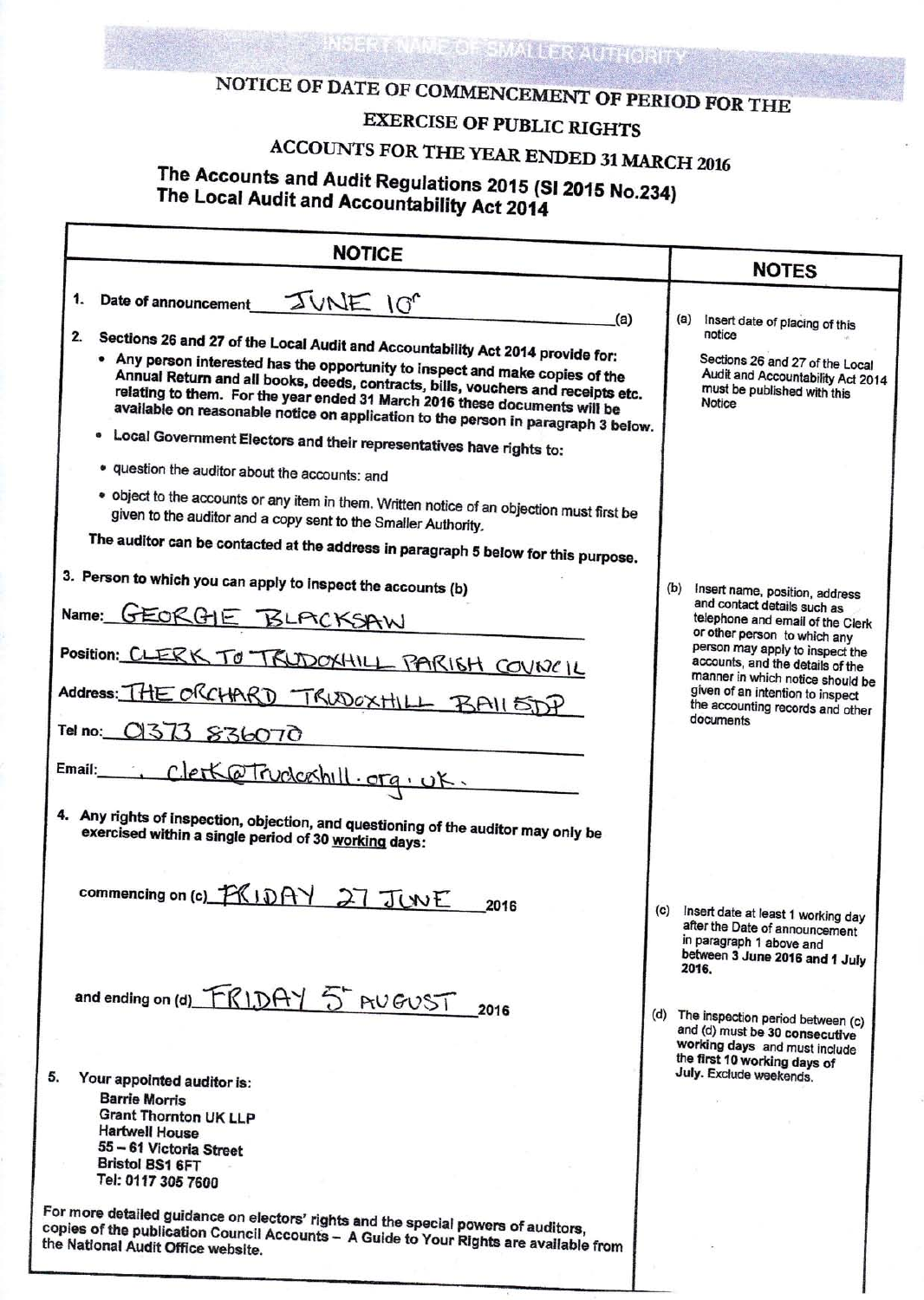### TRUDOXHILL PARISH COUNCIL INCOME & EXPENDITURE ACCOUNT 1STAPRIL 2015 TO 31ST MARCH 2016

|                             | £        |                                  | £        |
|-----------------------------|----------|----------------------------------|----------|
| <b>BALANCE B/F</b>          | 1,587.67 | PARISH CLERK & HMRC              | 1,634.00 |
|                             |          | <b>GRASS CUTTING</b>             | 800.00   |
| <b>PRECEPT</b>              | 4,804.00 | <b>WEBSITE</b>                   | 606.75   |
|                             |          | PRINTING YOUR VIEW               | 245.00   |
| <b>SUPPORT GRANT</b>        | 126.44   | PRINTING PARISH PLAN             | 286.50   |
|                             |          | <b>LITTER PICKING</b>            | 25.97    |
| <b>SALC GRANT (WEBSITE)</b> | 710.00   | <b>VILLAGE HALL</b>              | 172.15   |
|                             |          | <b>STATIONERY</b>                | 144.68   |
| LOTTERY GRANT PLAYGROUND    | 7,815.92 | <b>PC INSURANCE</b>              | 462.73   |
|                             |          | <b>ELECTION EXPENSES</b>         | 154.13   |
| <b>MONKSHAM POWER</b>       |          | <b>SALC</b>                      | 103.21   |
| PLAYGROUND DONATION         | 2,000.00 | <b>FOOTPATHS</b>                 |          |
|                             |          | DONATION TO TOPS (PLAYGROUND)    | 9,800.00 |
| <b>DONATIONS</b>            | 88.59    | DONATION TO PCC/SOMERSET LEVELS  | 250.00   |
|                             |          | <b>CHAIRMANS THANK YOU GIFTS</b> | 63.50    |
| <b>INTEREST</b>             | 0.24     | <b>PARISH PLAN</b>               | 635.00   |
|                             |          | PARISH PLAN RAFFLE PLAN          | 30.00    |
|                             |          | <b>CHILDRENS XMAS PARTY</b>      | 113.81   |
|                             |          | <b>TRAINING</b>                  | 65.00    |

### **BALANCE C/F**

L,540.43

 $5·4$ 

17,132.86

17,132.86

### BANK BALANCE 31 MARCH 2016

|                       | 1,540.43     |
|-----------------------|--------------|
| <b>INSTANT ACCESS</b> | 452.85       |
| <b>FUND RAISING</b>   | 95<br>143.51 |
| <b>TREASURES</b>      | 944.07       |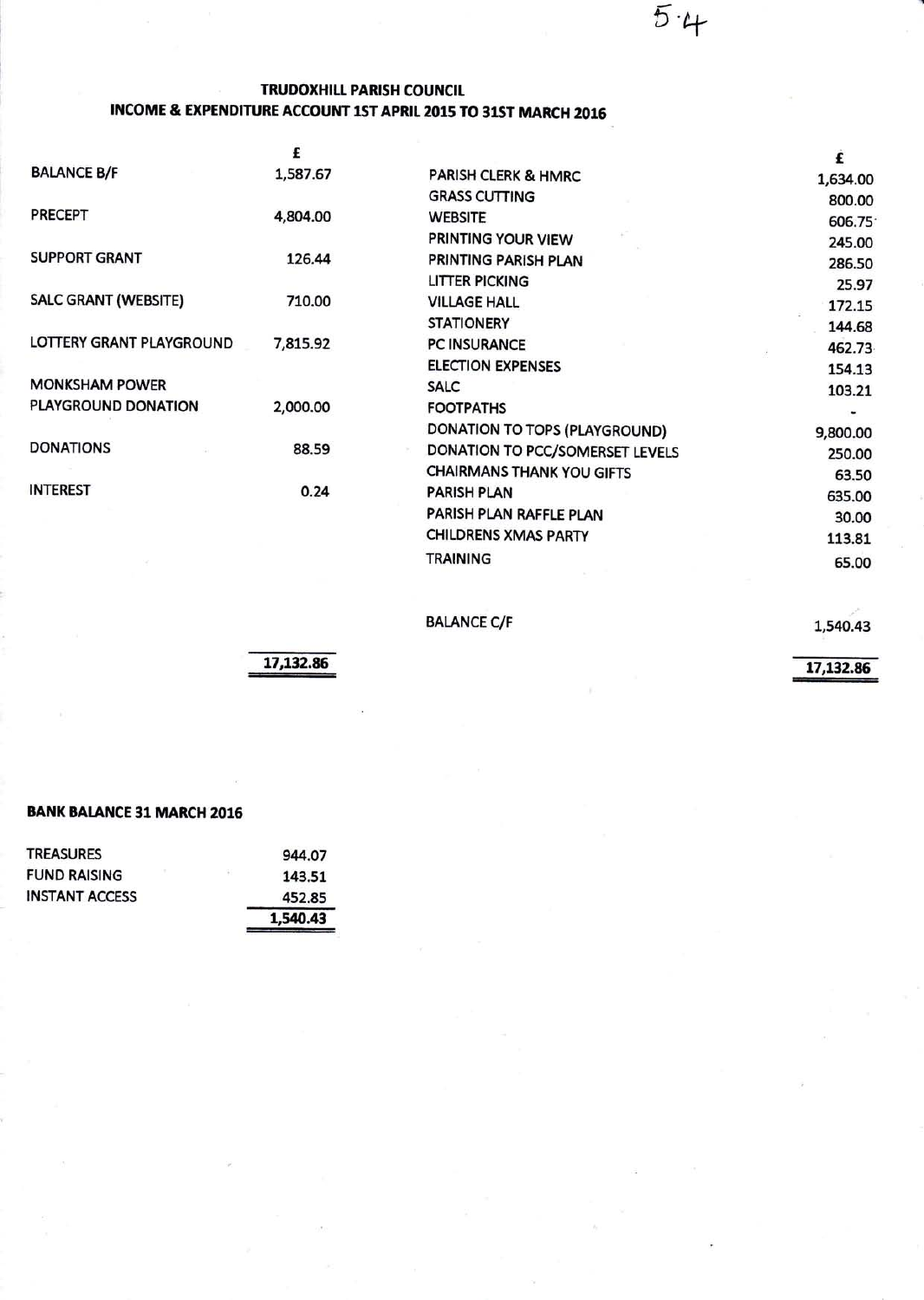### TRUDOXHILL PARISH COUNCIL BANK RECONCILIATION AS AT 31ST MARCH 2016

|                          |                                             | £        | £           |    | £      |
|--------------------------|---------------------------------------------|----------|-------------|----|--------|
|                          | <b>BANK RECONCILIATION TREASURES A/C</b>    |          |             |    |        |
|                          | BALANCED B/F 01/04/2015                     |          | 1,096.06    |    |        |
| <b>RECEIPTS: PRECEPT</b> |                                             | 4,804.00 |             |    |        |
|                          | <b>SUPPORT GRANT</b>                        | 126.44   |             |    |        |
|                          | <b>SALC GRANT</b>                           | 710.00   |             |    |        |
|                          |                                             | 5,640.44 | 5,640.44    |    |        |
|                          | PAYMENTS PER CASH BOOK                      |          | $-5,792.43$ | 2, |        |
|                          | BALANCE C/F 31/03/2016                      |          | 944.07      |    | 944.07 |
|                          | <b>BANK RECONCILIATION FUND RAISING A/C</b> |          |             |    |        |
|                          | <b>BALANCE B/F 01/04/2015</b>               | 39.00    |             |    |        |
|                          | RECEIPTS: LOTTERY GRANT PLAYGROUND          | 7,815.92 |             |    |        |
|                          | <b>MONKSHAM POWER DONATION</b>              | 2,000.00 |             |    |        |
|                          | <b>DONATION</b>                             | 88.59    |             |    |        |
|                          |                                             |          | 9,943.51    |    |        |
| <b>PAYMENTS:</b>         |                                             |          |             |    |        |
|                          | <b>DONATION TO TOPS PLAYGROUND</b>          |          | $-9,800.00$ |    |        |
|                          | BALANCE C/F 31/01/2016                      |          | 143.51      |    | 143.51 |
|                          |                                             |          |             |    |        |

### **BANK RECONCILIATION INSTANT ACCESS ACCOUNT**

| <b>BALANCE B/F 01/04/2015</b> | 452.61 |        |
|-------------------------------|--------|--------|
| <b>RECEIPTS INTEREST</b>      | 0.24   |        |
| BALANCE C/F 31/03/2016        | 452.85 | 452.85 |
|                               |        |        |

1,540.43